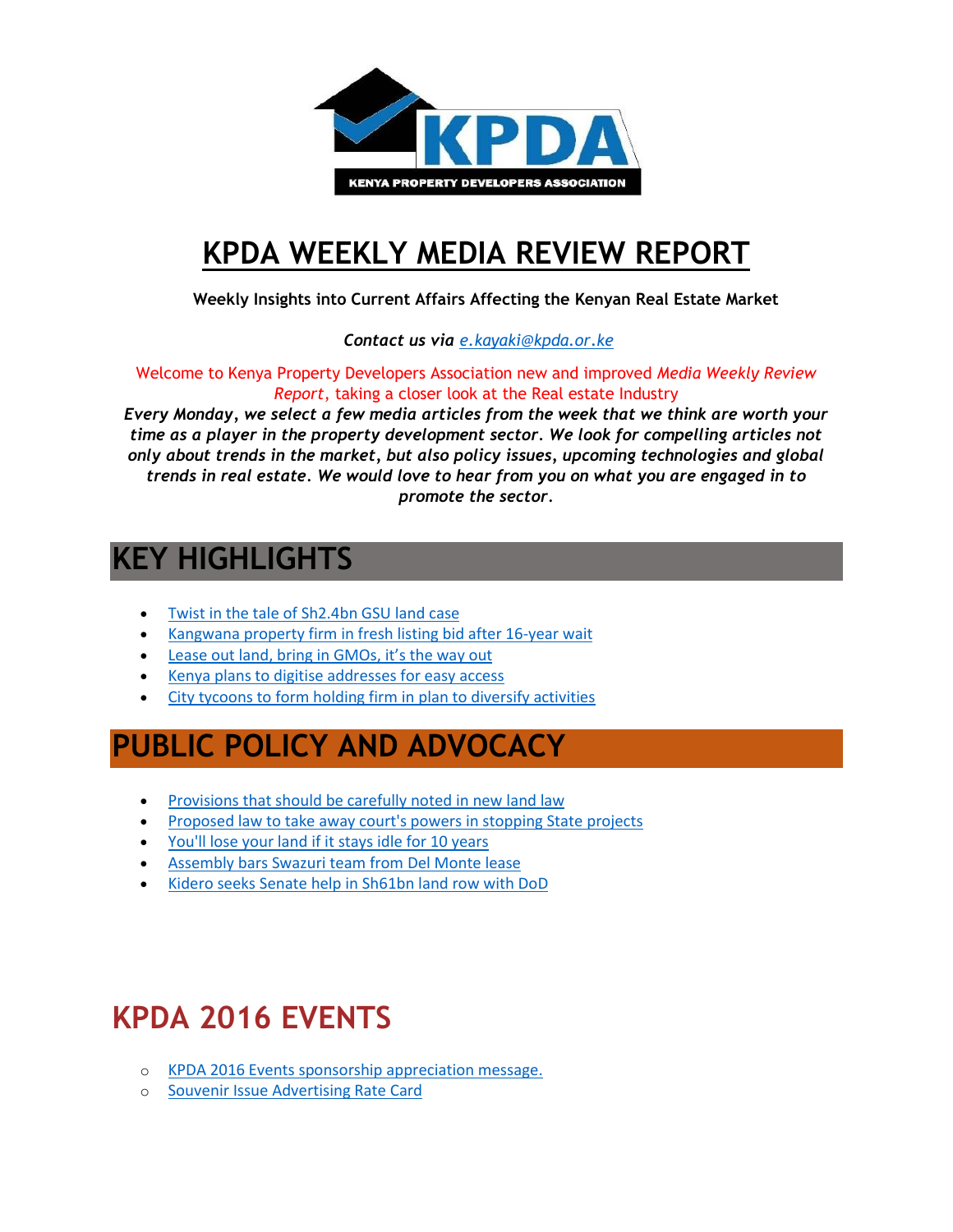

#### THANK YOU TO OUR MEMBERS AND ALL ATTENDEES FOR PARTICIPATING IN OUR EVENTS IN THE YEAR 2016. WE HOPE THE EVENTS DELIVERED IN TERMS OF PROVIDING OPPORTUNITY FOR NETWORKING WITH SIGNIFICANT INDUSTRY **PLAYERS.**

Kind regards to all our events sponsors as mentioned below:-



hank You<br>Ro Much

Kindly share any changes that you would wish made to improve our Events. We strive to continue to offer you value.

Thank you for your continued support!